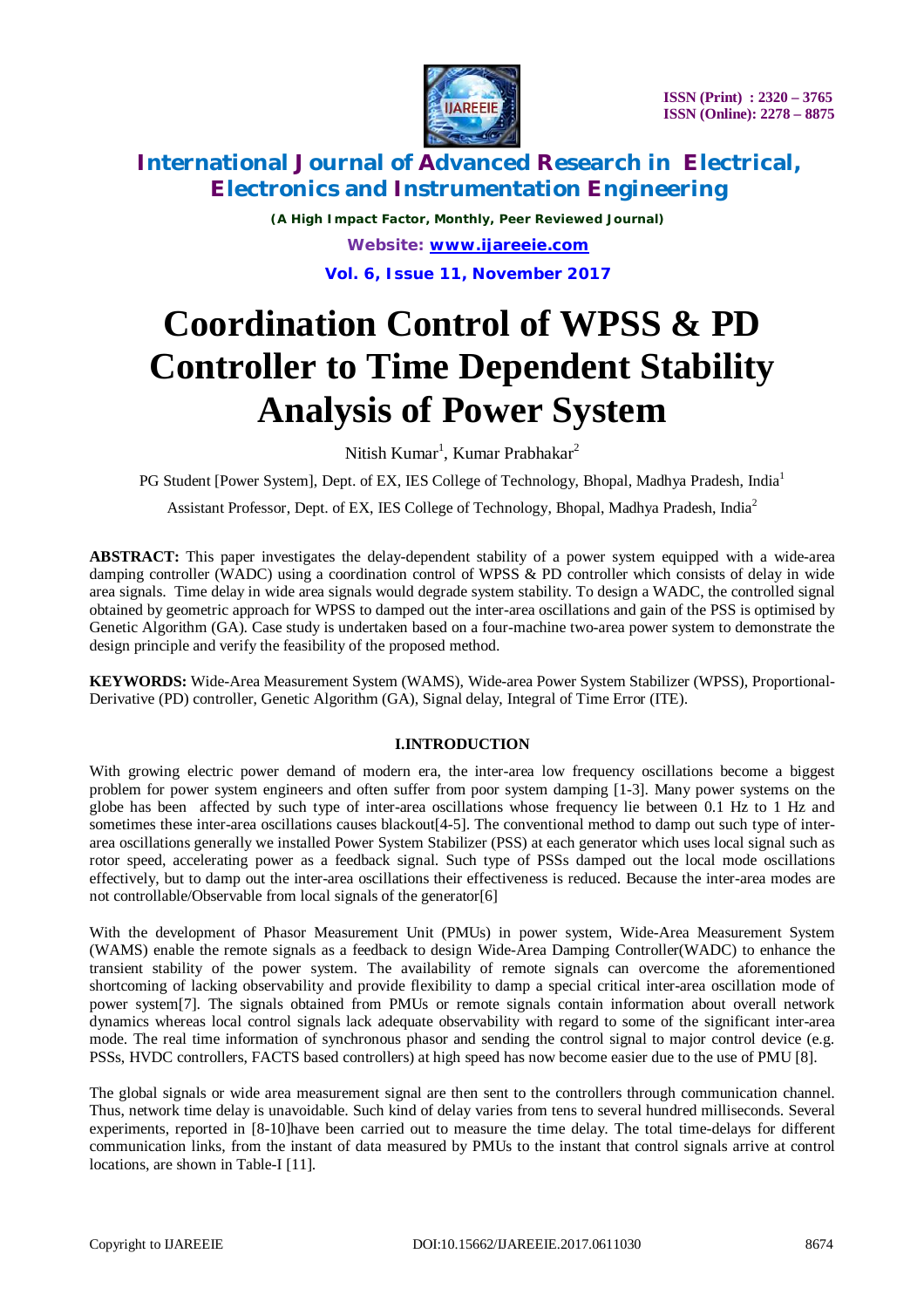

*(A High Impact Factor, Monthly, Peer Reviewed Journal)*

*Website: [www.ijareeie.com](http://www.ijareeie.com)*

#### **Vol. 6, Issue 11, November 2017**

#### **Table-I Time-delay for different communication links**

| Communication link | Associated delay (milliseconds) |
|--------------------|---------------------------------|
| Fiber-optic cables | $\sim 100 - 150$                |
| Microwave links    | $\sim 100 - 150$                |
| Power line (PLC)   | $\sim$ 150-350                  |
| Telephone lines    | $\sim$ 200-300                  |
| Satellite link     | $\sim$ 500-700                  |

As even a very small delay can result in loss of power system stability [12], input delay cannot be neglected in controller design. For wide-area damping control, once the control location and feedback signal are selected, the path and mode of signal transmission are also fixed. Usually, this transmission path will not change in the short-term, so that Wide-area Power System Stabilizer (WPSS) input delay becomes stable. Thus, the delay can be modeled as a constant delay in controller design.

Although, WPSS provides a great potential to improve the damping inter-area oscillation, the delay caused by the transmission of remote signals will degrade the damping performance or may even cause instability of the closed loop system [11, 13]. Therefore, the influence of time delay must be fully taken into consideration in the controller design. Pade approximation [14-16] is the effective approach to deal with this kind of constant time delay problem. The major contribution of this paper is to design a wide area damping controller for inter-area oscillations damping and different (fixed value) latency compensation. At first, modal analysis of the linear model of power system excluding Wide-area is applied to find out the low-frequency oscillation modes and then identify the critical inter-area modes. Secondly, geometric approach has been used to select the most efficient wide-area signal. Then the controller gain is determined based on the Integral of Time Error (ITE) criterion and optimized by Genetic Algorithm.

This paper is divided into five sections. The first section is the introduction mentioning about the problem due to inter-area oscillations and signal delay. Section II describes the configuration of the study power system. Section III presents the modal analysis and selection of wide-area signals.Section IV describes design of WPSS. Simulation results and discussions are in section V and finally the conclusion is presented in section VI.

#### **II. STUDY POWER SYSTEM**

The test system under this research work is shown in figure-1[1]. The system consists of two symmetrical areas linked by two parallel tie-line of length 220 Km and 230 kV. Each area is equipped with two identical round rotor generators rated 20 kV/900 MVA. All four generators have identical parameters, except inertia coefficient (H), which are  $H = 6.5$  s for Gen-1 and Gen-2 in area-1 and  $H = 6.175$  s for Gen-3 and Gen-4 in area-2.



Fig - 1 Kundur two-area four-machine system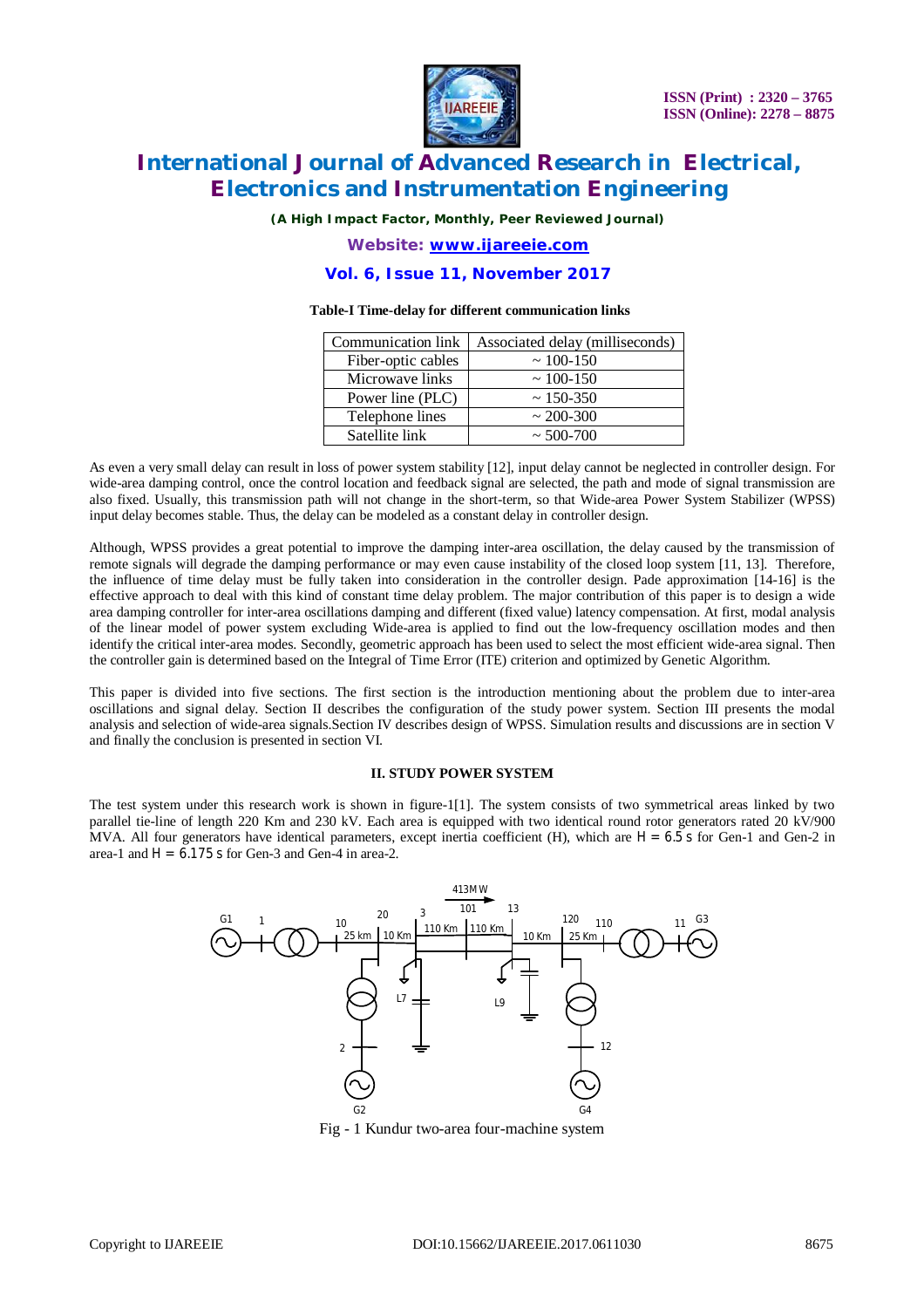

*(A High Impact Factor, Monthly, Peer Reviewed Journal)*

### *Website: [www.ijareeie.com](http://www.ijareeie.com)* **Vol. 6, Issue 11, November 2017**

#### **III .MODAL ANALYSIS AND SELECTION OF WIDE-AREA SIGNALS**

The nonlinear dynamic model power system is usually described by a set of differential-algebraic equation. The whole power system excluding the local PSS and wide-area damping controller can be linearized at an equilibrium point.After linearization around a given operating condition and elimination of algebraicvariables, the state space model of studied system can be written as:

$$
\dot{x} = Ax + Bu
$$
  
y = Cx (1)

where  $x \in R^{n \times n}$ ,  $u \in R^{n \times m}$  and  $y \in R^{p \times n}$  are the state, inputs and output vectors respectively.  $A \in R^{n \times n}$ ,  $B \in R^{n \times m}$  and  $C \in \mathbb{R}^{p \times n}$  are state, input and output matrices, respectively.

Modal analysis of linear model (1) is applied to find out the low-frequency oscillation modes and then identify the critcal inter-area mode with the help of geometric measures of modal controllability/observability.For the designing of WADC, selection of stabilizing signals and location of control sites is an important factor. Wide-area control is desirable for inter-area oscillations damping mainly because it provides better controllability and observability thus better damping effects of those modes because remote stabilizing signals have more information about system dynamics. In the selection of stabilizing signals and control locations, it is desirable to use as few measurements and control devices as possible to achieve satisfactory damping effects. The most often used method to select locations and stabilizing signals for PSSs devices is geometric measure of jointcontrollability/observability [17-18].

#### **a) Geometric Approach**

The geometric measure of controllability  $gm_{ci}(k)$  and observability  $gm_{oj}(k)$ associated with the mode kthare given by[19]

$$
gm_{ci}(k) = cos(\alpha(\psi_{k}, b_{i})) = \frac{|\psi_{i}b_{i}|}{\|\psi_{k}\|\|\phi_{i}\|}
$$
 (2)

$$
gm_{oj}(k) = \cos\left(\theta(\phi_k, c_j^T)\right) = \frac{|c_j \phi_k|}{\|\phi_k\| \|c_j\|}
$$
\n(3)

In (2) and (3),  $b_i$  is the i<sup>th</sup> column of matrix B corresponding to i<sup>th</sup> input,  $c_j$  is the j<sup>th</sup> row of output matrix C corresponding to j<sup>th</sup> output. |z|and||z||is the modulus and Euclidean norm of z respectively.  $\alpha(\psi_k, b_i)$  is geometrical angle between input vector i and  $k<sup>th</sup>$  left eigenvector and  $\theta(\phi_k, c_i^T)$  geometric angle between the output vector j and k<sup>th</sup> right eigenvector. The joint controllability and observability index of geometric approach is defined by:

$$
C = gm_{ci}(k) * gm_{oj}(k)
$$
 (4)

In the geometric approach it can prove that, higher the value of joint controllability and observability index more the stability of signal selected.In development of WADC model, each generator of proposed model has 11 state variables. Therefore, as per Kundur two area four machines model adapted in this research and the total order of the non-linear system has 44 state variables. After linearizing the non-linear test system about stable operating point of tie line active power whose initial value is 413 MW, the small signal analysis was undertaken using the PST. This resulted in one critical inter-area oscillations mode characterized by their damping ratio and frequency which are tabulated in Table-II.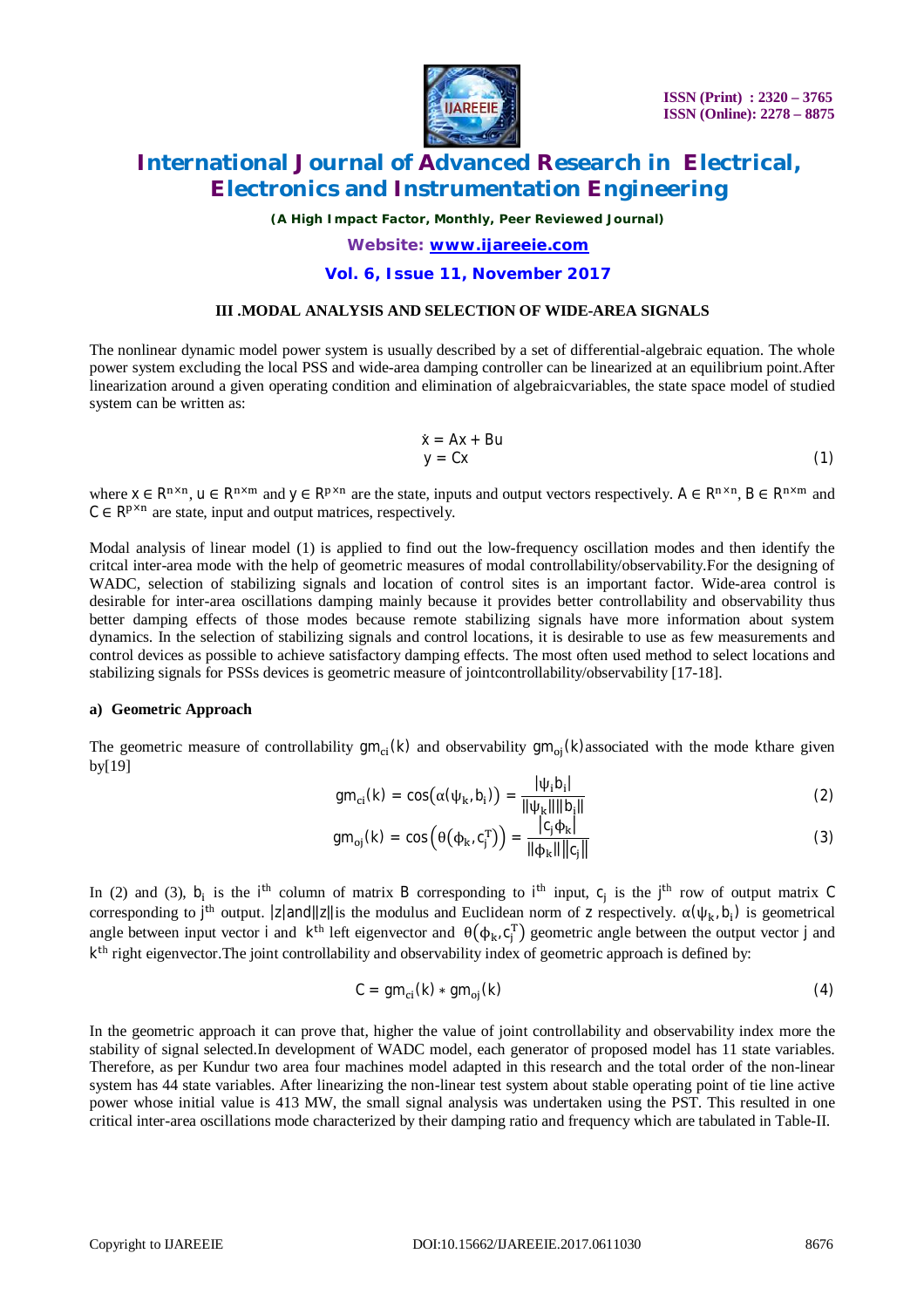

*(A High Impact Factor, Monthly, Peer Reviewed Journal)*

*Website: [www.ijareeie.com](http://www.ijareeie.com)* **Vol. 6, Issue 11, November 2017**

#### **Table-II Dominant Inter-area Oscillations Modes (Without PSS)**

| Mode No. | Eigen Value        | Damping Ratio | Frequency (Hz) |
|----------|--------------------|---------------|----------------|
| 05.      | $-0.25 \pm 0.65$ i | 0.36          | 0.10           |
|          | $0.05 \pm 4.1i$    | $-0.01$       | 0.65           |

The most stabilizing feedback signal selection was evaluated by geometric measure of controllability/observability approach. The candidate signals that are considered for the selection process are line active power and generator rotor speeds. In Table-III, The highest joint controllability/observability indices are indicated in bold and highest joint controllability/observability indices shown in Table-III suggest that the given inter area mode is efficiently controllable from Gen-2 and Gen-4 and are well observable from line active power flow of the tie-lineconnecting bus no. 3 to 101. Hence from geometric approach of signal selection the most stabilizing feedback signal is real tie-line power P3-101 and most effective generators for damping the inter area mode are Gen-2 and Gen-4

#### **Table-III Geometric measure of controllability/observability approach**  for signal selection for mode-15  $(0.05 \pm 4.1i)$

|              | Generators |        |        |        |
|--------------|------------|--------|--------|--------|
| Signals      | $G-1$      | $G-2$  | $G-3$  | $G-4$  |
| $\omega_1$   | 0.0046     | 0.0060 | 0.0049 | 0.0065 |
| $\omega_2$   | 0.0031     | 0.0040 | 0.0033 | 0.0044 |
| $\omega_3$   | 0.0069     | 0.0091 | 0.0073 | 0.0098 |
| $\omega_4$   | 0.0061     | 0.0081 | 0.0065 | 0.0087 |
| $P_{3-20}$   | 0.2726     | 0.3588 | 0.2890 | 0.3871 |
| $P_{3-101}$  | 0.7042     | 0.9269 | 0.7466 |        |
| $P_{13-101}$ | 0.6988     | 0.9198 | 0.7409 | 0.9923 |
| $P_{13-120}$ | 0.3629     | 0.4777 | 0.3847 | 0.5153 |

#### **IV.DESIGN OF WIDE-AREA PSS**

#### **a) Structure of wide-area PSS**

The wide-area PSS is designed to damp a critical inter-area oscillation mode-k by providing supplement damping control signal for excitation system of the i<sup>th</sup> generator, and the overall structure of a Wide-area PSS designed for multiarea interconnected power system is illustrated in Fig.-2.



**Fig-2 Proposed structure of wide-area PSS**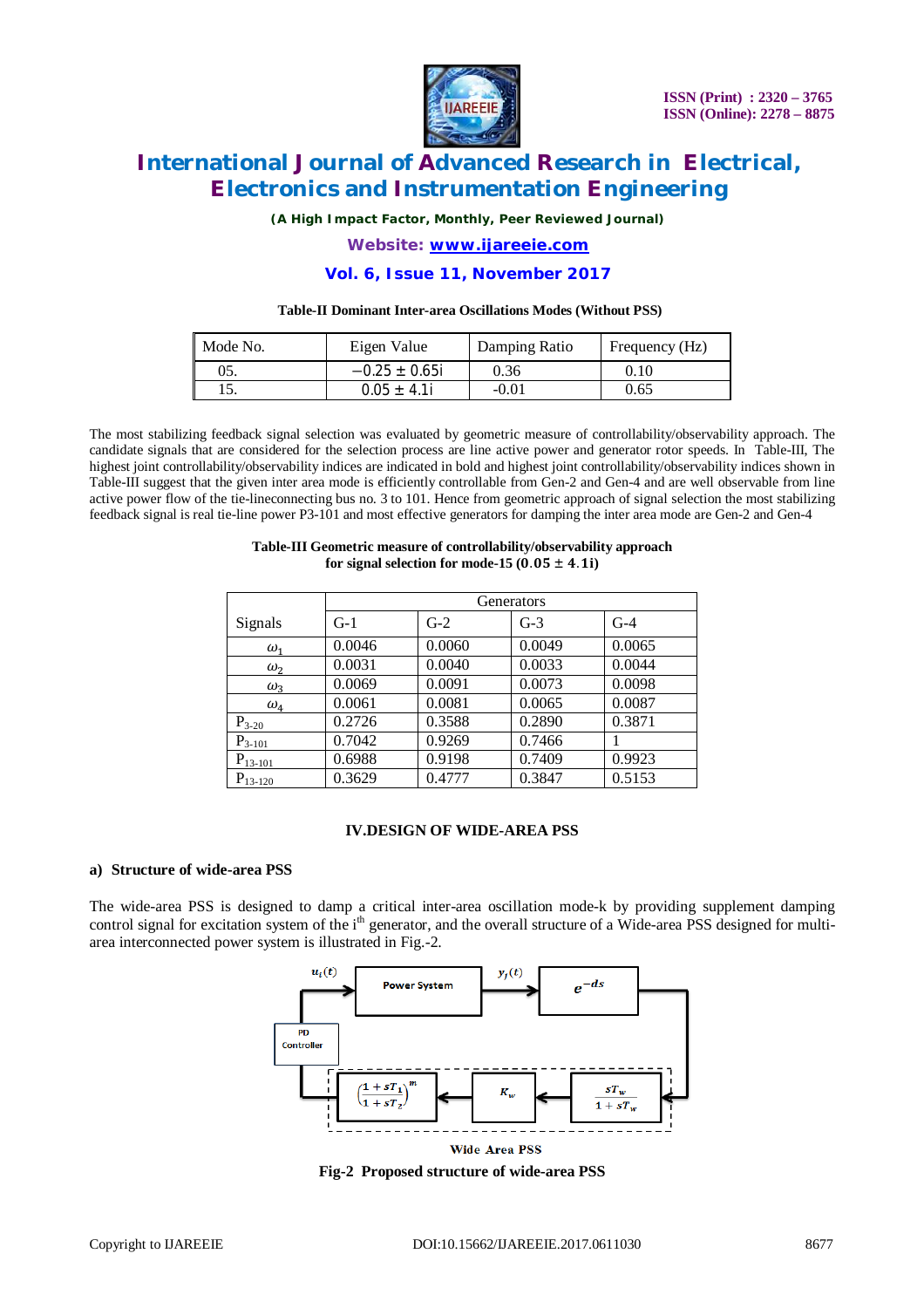

*(A High Impact Factor, Monthly, Peer Reviewed Journal)*

*Website: [www.ijareeie.com](http://www.ijareeie.com)* **Vol. 6, Issue 11, November 2017**

As shown in Fig.2, 'd' is the signal transmission delays between measurement location and wide-area PSS. The transfer function of wide-area PSS is:

$$
H_{WADC}(s) = K_W \frac{sT_W}{1 + sT_W} \left(\frac{1 + sT_1}{1 + sT_2}\right)^m
$$
\n(5)

Where  $T_w$  is the washout constant and usually chosen as 5s- 10s,  $T_1$  and  $T_2$  are phase-compensation parameters,  $K_w$  is the positive constant gain, m is the number of lead-lag compensation stages (usually equal to 2). The stabilizer gain  $K_w$ determines the amount of damping introduced by the PSS. The signal washout block is a high pass filter, with time constant  $T_w$ , which eliminates the low frequencies that are present in the speed signal and allows the PSS to respond only to speed changes. The phase compensation block is usually a single first order lead-lag transfer function or cascade of two first order transfer function used to compensate the phase lag between the excitation voltage and the electrical torque of the synchronous machine. The output is the stabilization voltage to connect to the input of the excitation system block used to control the terminal voltage of the synchronous machine.

#### **b) Pade Approximation**

The feedback signal delay of wide-area controller affects the control effect because the delay will introduce phase deviation at the input signal. Usually, for an oscillation mode with frequency off, the phase lag  $\varphi$  introduced by delay 'd' can be obtained by

 $\varphi = 360f d$  (6)

For example, when the dominant frequency of a WPSS is 0.65 Hz, a delay of 100 ms will introduce a phase lag of

$$
360^0 \times 0.65 \times 0.05 = 11.7^0
$$
 (Phase lag)

It can be seen from above that the phase lag introduced by delay is determined by both the delay itself and the oscillation frequency [20]. For the same delay, the corresponding phase lag is larger with the higher frequency, and vice versa. In MATLAB, time-delays are expressed in the exponential form (e<sup>-sd</sup>) in the Laplace domain. It can be replaced by a first-order Pade Approximation [21]:

$$
e^{-sd}\approx \frac{-\frac{1}{2}sd+1}{\frac{1}{2}sd+1}(7)
$$

#### **c) Optimization Method - Genetic Algorithm (GA)**

The GA is basically a search algorithm in which the laws of genetics and the law of natural selection are applied. For the solution of any optimization problem (using GA), an initial population is evaluated which comprises a group of chromosomes. Initially, a random population is generated, and then from this population fitness value of each chromosome is calculated. This can be found out by calculating the objective function by the process of encoding. Then a set of chromosomes termed as parents are evaluated which are known as offspring generation, which are generated from the initial population. The current population is replaced by their updated offspring that can be obtained by considering some replacement strategy. Figure-3 shows the flow chart for the Genetic algorithm [22].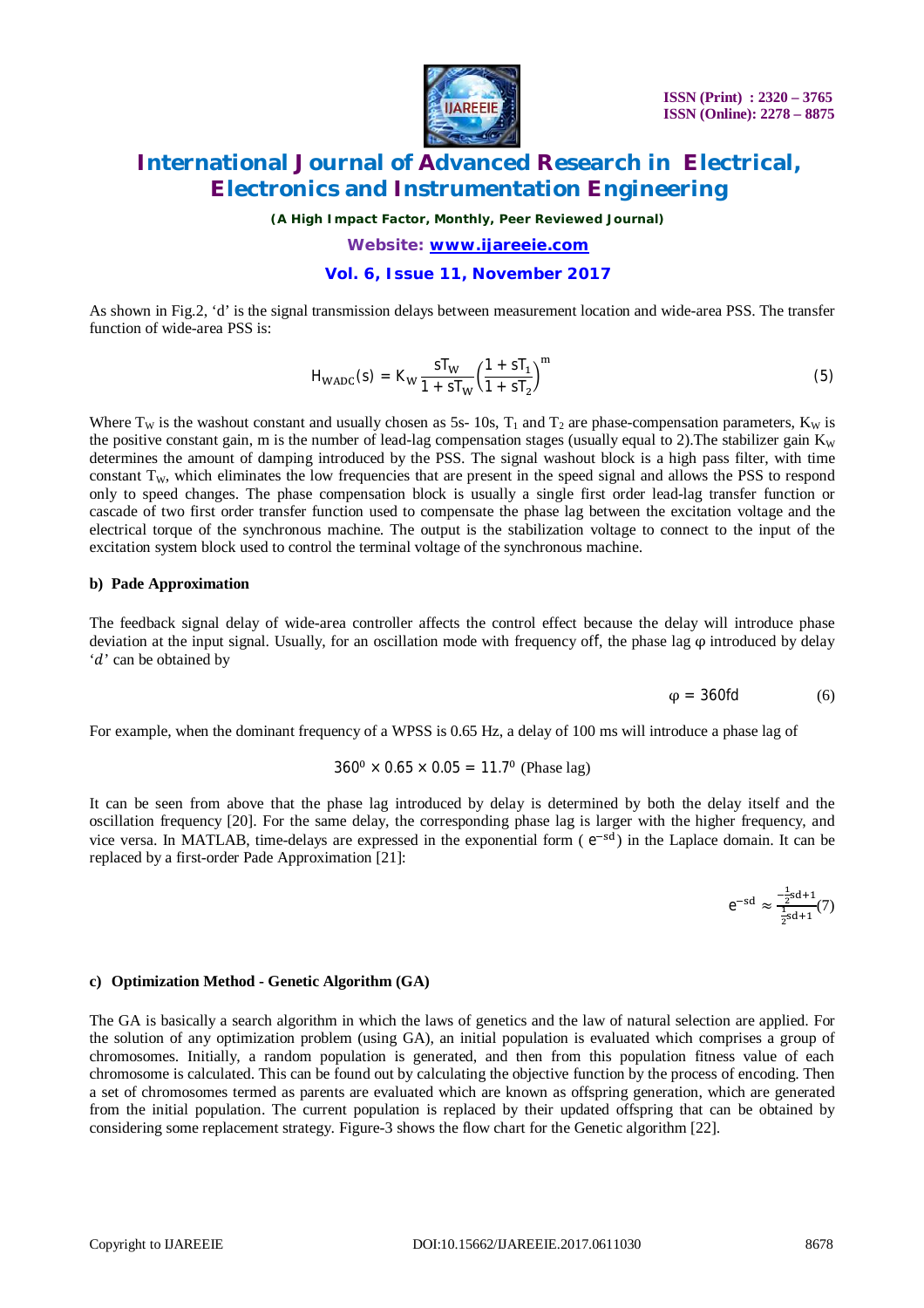

*(A High Impact Factor, Monthly, Peer Reviewed Journal)*

*Website: [www.ijareeie.com](http://www.ijareeie.com)* **Vol. 6, Issue 11, November 2017**



**Fig. 3. Flow Chat for GA**

The genetic algorithm begins with a set of solutions (represented by chromosomes) called the population. Solutions from one population are taken and used to form a new population. This is motivated by the possibility that the new population will be better than the old one. Solutions are selected according to their fitness to form new solutions (offspring); more suitable they are more chances they have to reproduce. This is repeated until some condition (e.g. number of populations or improvement of the best solution) is satisfied. The oscillation of a system can be seen through the tie-line active power deviation or speed deviation of rotor. To minimize the oscillation of any deviation is research objective. For kundur's two area four machines system, integral of time error of speed deviation for G-2 and G-4 taken as a objective function (J)

$$
J = \int_{t=0}^{t=t_{sim}} |\Delta \omega| \, \text{. } \, \text{d}t \tag{8}
$$

where  $t_{sim}$  =simulation time range.

For a stipulated period of time, the time domain simulation of the above power system is worked out and from the simulation the calculation for the objective function is calculated. The prescribed range of the PSS and damping controller are limited in a boundary. Thus the following optimization problem is formulated from the above design approach.

Minimize J Subject to :

> $40 \le K_{1a1} \le 70$  $0.001 \le K_{2a1} \le 0.01$  $40 \le K_{1a2} \le 70$

 $0.001 \leq K_{2a2} \leq 0.01$  (9)

Where,  $K_{1a1}$ ,  $K_{2a1}$ ,  $K_{1a2}$  and  $K_{2a2}$  are the gain of LPSS and WPSS of the controllers.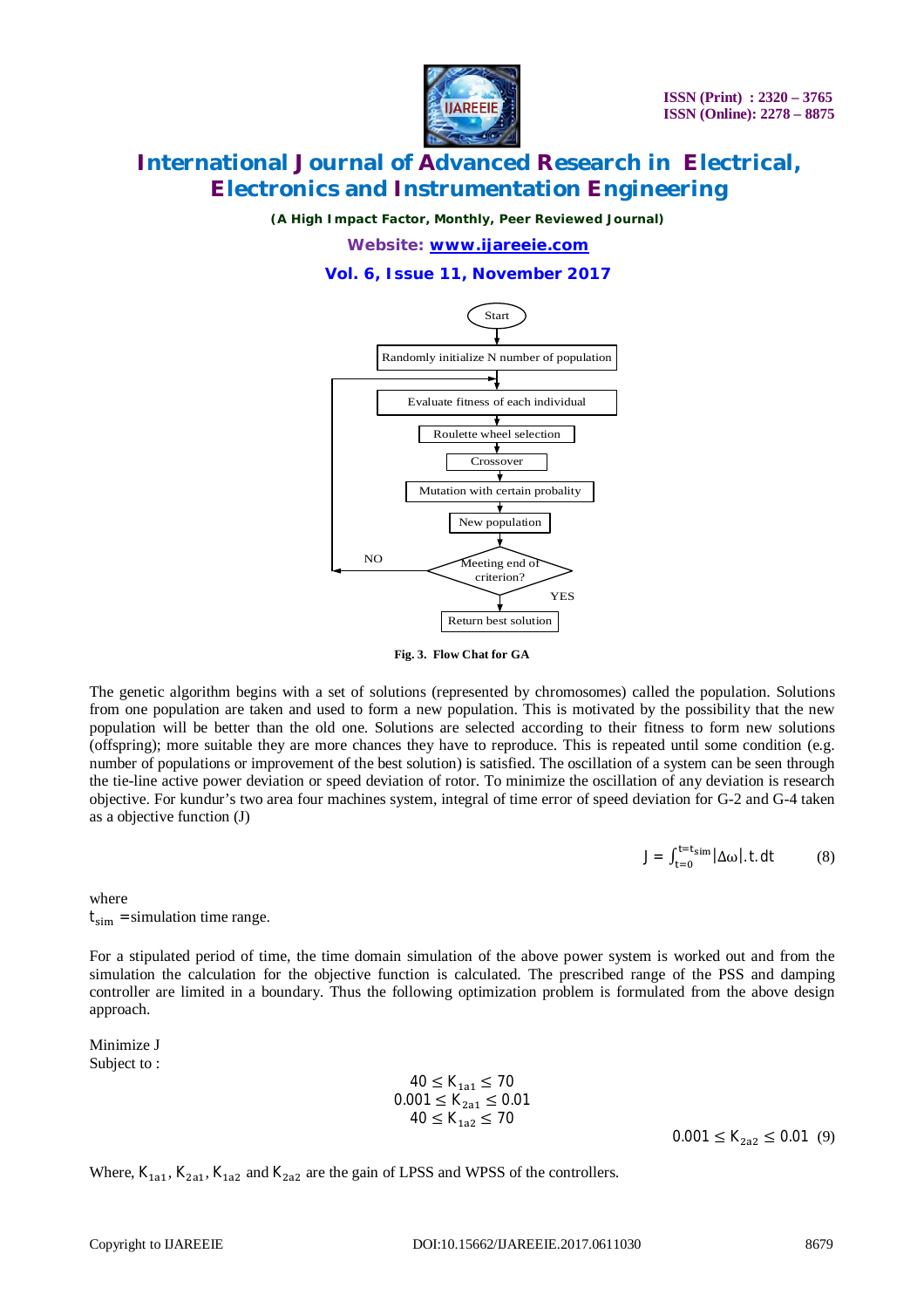

*(A High Impact Factor, Monthly, Peer Reviewed Journal)*

*Website: [www.ijareeie.com](http://www.ijareeie.com)* **Vol. 6, Issue 11, November 2017**

#### **V. SIMULATION RESULTS AND DISCUSSION**



**Fig-4 Configuration of the generator with PSS**

The structure of the Wide-area PSS is shown in Fig.-4. The  $V_t$  and  $V_{ref}$  denote the generator terminal voltage and its reference. The local mode is damped by PSS which uses the rotor speed of local generator as input and its parameter is determined based on phase compensation of local mode frequency. The output of wide-area PSS is added to the excitation system of the selected machine together with the output of the local PSS to provide damping for the interarea modes.

For the test system, G-2 of area-1and G-4 of area-2 are equipped with a LPSS and WPSS to damp the local mode oscillation as well as inter-area oscillations along with Proportional – Derivative (PD) controller. For this gain of LPSS and WPSS is optimized based on Integral of Time Error (ITE) criterion based on GA, considering different condition for signal delay and optimized value of gain tabulated in Table-IV. Rest of the parameter of LPSS and WPSS as follows at different condition of signal delay tabulated in Table-V. The parameters of PD controller arebased on hit &trail methodology and tabulated in Table- VI.

| Disturbance | Delay $(ms)$ | Area-1 $(G-2)$ |             | Area- $2(G-4)$ |             |
|-------------|--------------|----------------|-------------|----------------|-------------|
|             |              | LPSS           | <b>WPSS</b> | LPSS           | <b>WPSS</b> |
| Small       | 50           | 63.7662        | 0.0096      | 57.5580        | 0.0065      |
|             | 100          | 50.1133        | 0.0050      | 44.3484        | 0.0020      |
|             | 150          | 68.5843        | 0.0013      | 46.7144        | 0.0053      |

**Table-IV Gain of PSS at different conditions of signal delay**

|  |  |  | Table-V Different Parameters of LPSS & WPSS |  |  |  |
|--|--|--|---------------------------------------------|--|--|--|
|--|--|--|---------------------------------------------|--|--|--|

| Gen         | $G-2.G-4$         |          |          |      |      |
|-------------|-------------------|----------|----------|------|------|
| <b>PSS</b>  | All are in second |          |          |      |      |
|             | $T_W$             | π        |          |      | π    |
| <b>LPSS</b> | 10                | $50e-03$ | $20e-03$ |      | 5.4  |
| <b>WPSS</b> | ١O                |          | 0.02     | 0.05 | 0.01 |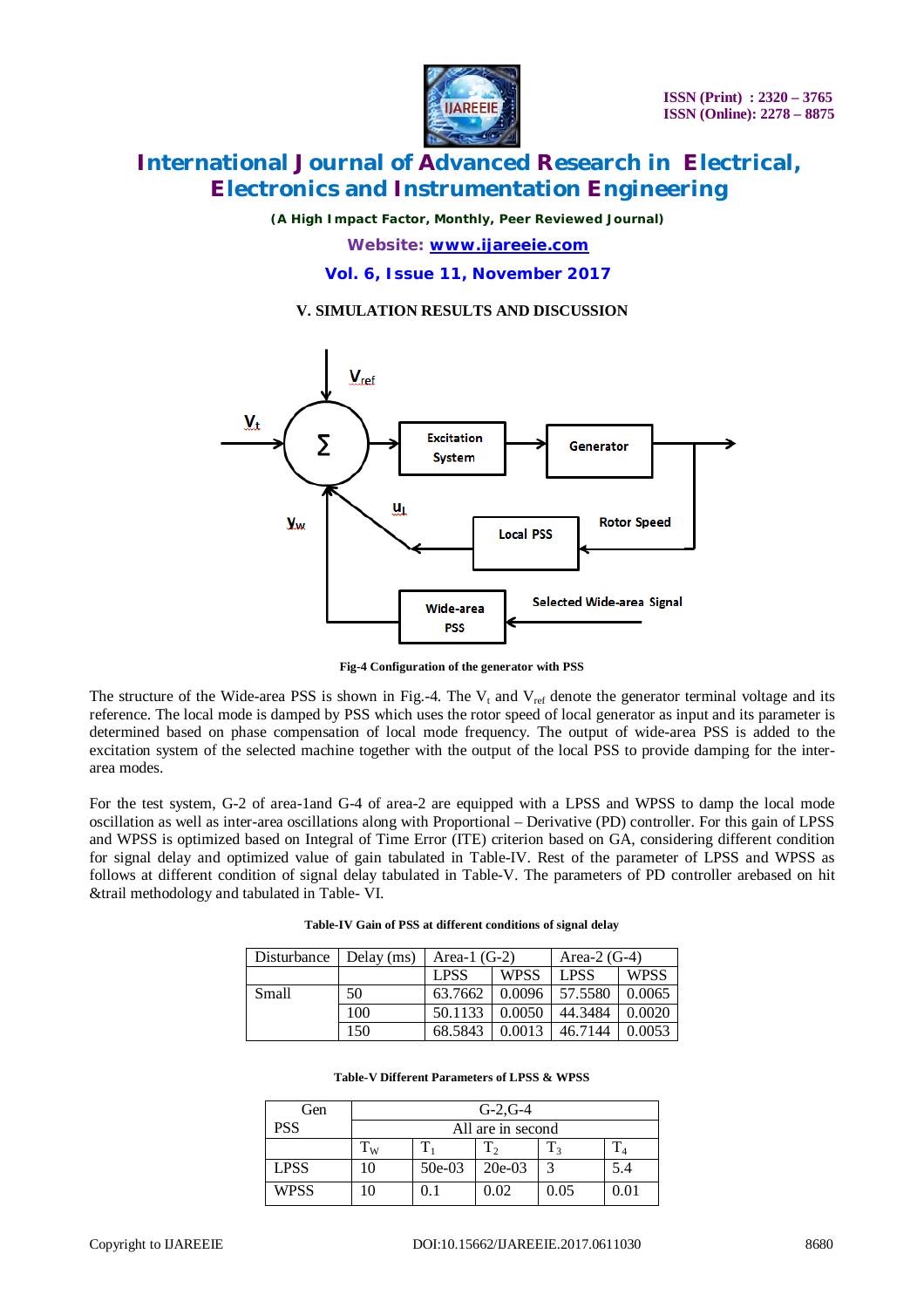

*(A High Impact Factor, Monthly, Peer Reviewed Journal)*

*Website: [www.ijareeie.com](http://www.ijareeie.com)* **Vol. 6, Issue 11, November 2017**

#### **Table-VI Different Parameters for PD controller (By Hit & Trial)**

| Proportional Controller Gain | 0.8425 |
|------------------------------|--------|
| Derivative Controller Gain   | 0.4937 |

#### **Small Signal Stability Assessment**

To perform the dynamic analysis of the closed loop test system for Kundur two area four machine system as shown in fig -5, a small pulse with magnitude of 5% as a disturbance was applied to the generator G1 for 12 cycles.



**Fig-5 Kundur's Two Area Four Machine System**

The simulation time was of 20 seconds. Then the response of tie-line active power flow from area-1 to area-2 and rotor angle deviation are examined by considering the test system with WPSS and LPSS under the presence of selected feedback signals by geometric approach and considered the effect of signal delay.



Fig – 6 Tie-line active power flow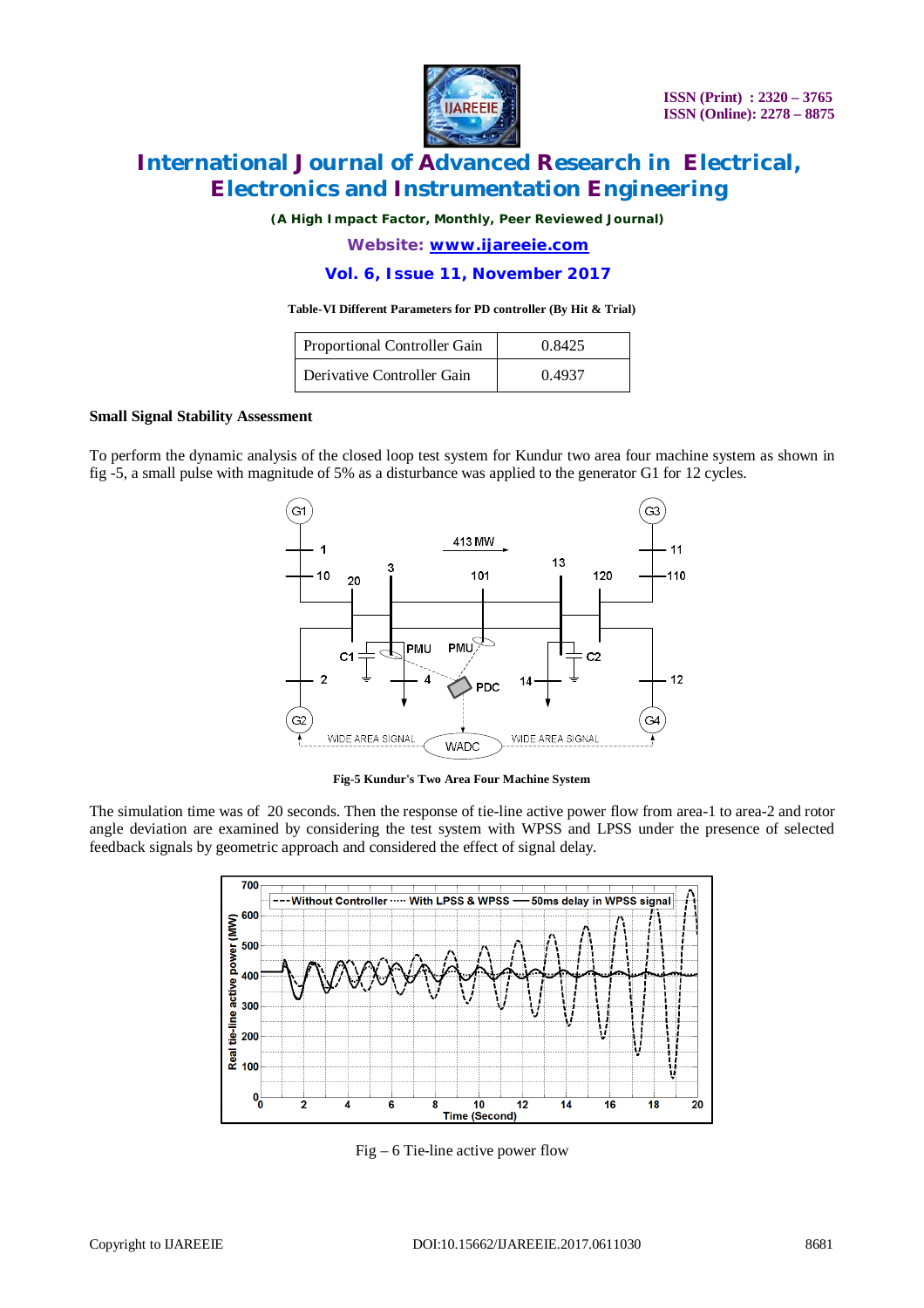

*(A High Impact Factor, Monthly, Peer Reviewed Journal)*

### *Website: [www.ijareeie.com](http://www.ijareeie.com)* **Vol. 6, Issue 11, November 2017**



Fig  $-7$  Tie-line active power flow with 50ms time delay







Fig – 9Rotor speed of G-3 w.r.t. G-1 with 100 ms time delay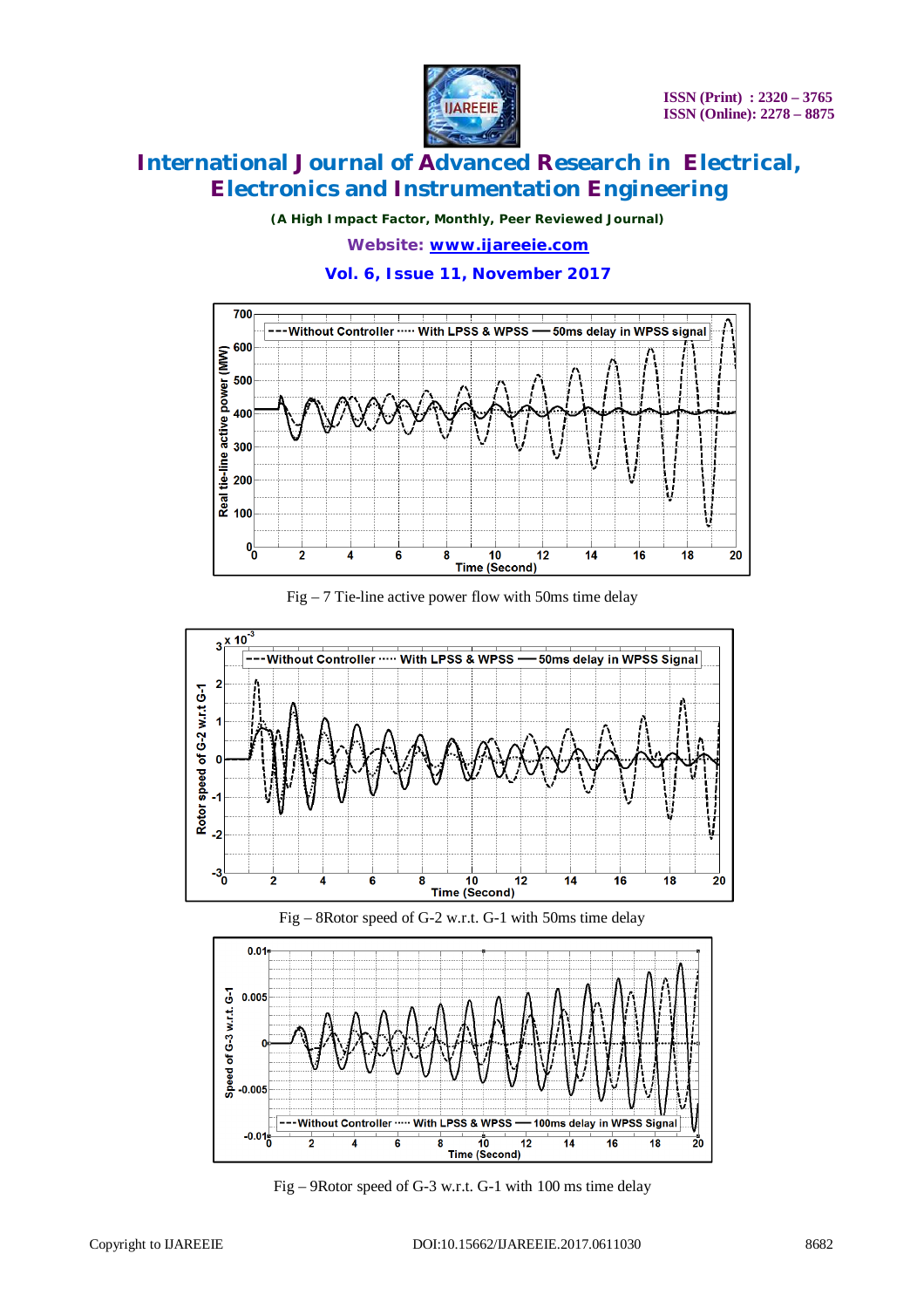

*(A High Impact Factor, Monthly, Peer Reviewed Journal)*

*Website: [www.ijareeie.com](http://www.ijareeie.com)* **Vol. 6, Issue 11, November 2017**



Fig –10 Tie-line active power flow with different time delay



Fig – 11Rotor speed of G-3 w.r.t. G-1 with different time delay



Fig  $-12$  Tie-line active power flow with proposed controller, 50 ms delay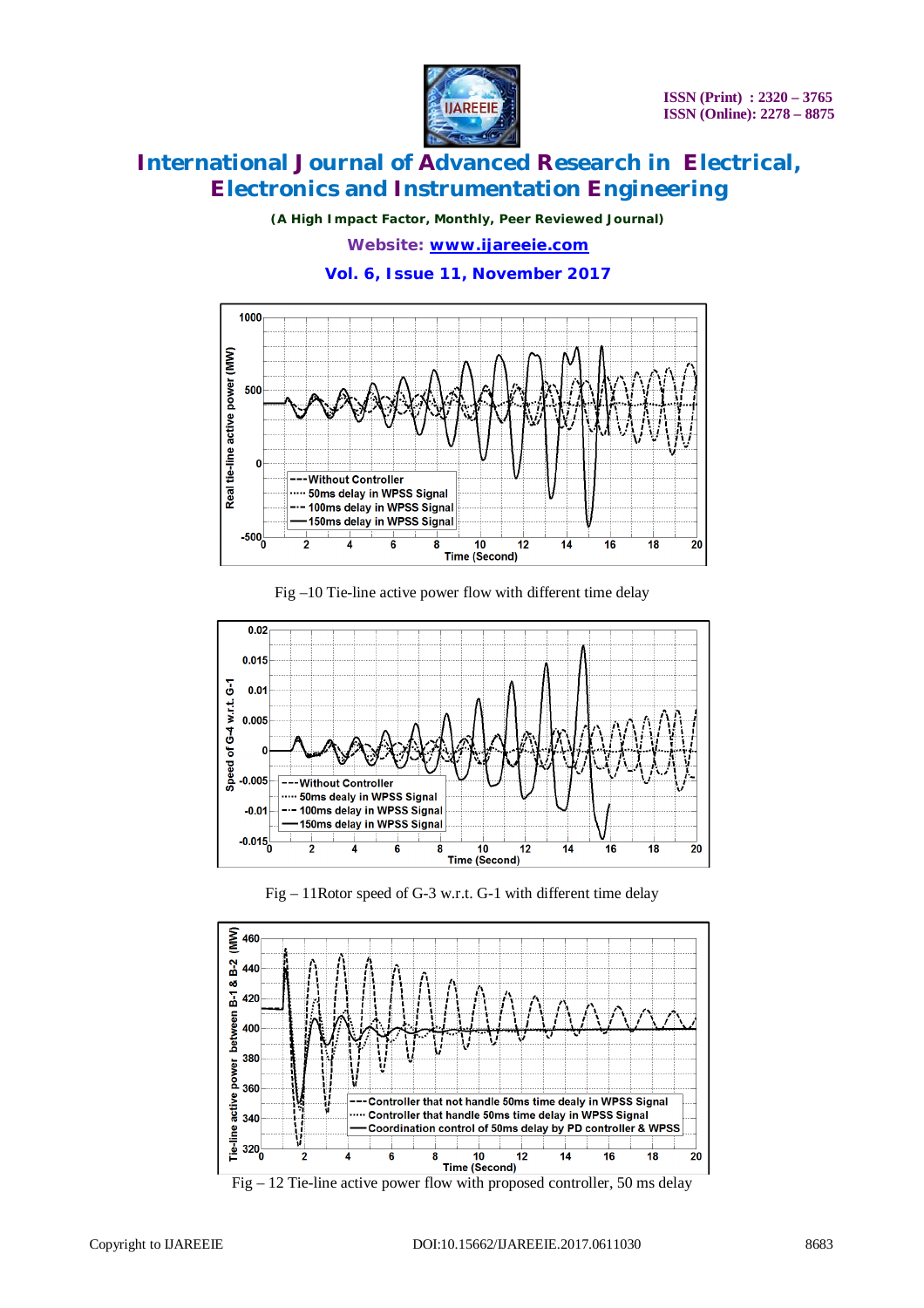

*(A High Impact Factor, Monthly, Peer Reviewed Journal)*

*Website: [www.ijareeie.com](http://www.ijareeie.com)* **Vol. 6, Issue 11, November 2017**



Fig – 13Tie-line active power flow with proposed controller, 100 ms delay







Fig – 14Speed of G-2 w.r.t. G-1 with proposed controller, 150 ms delay